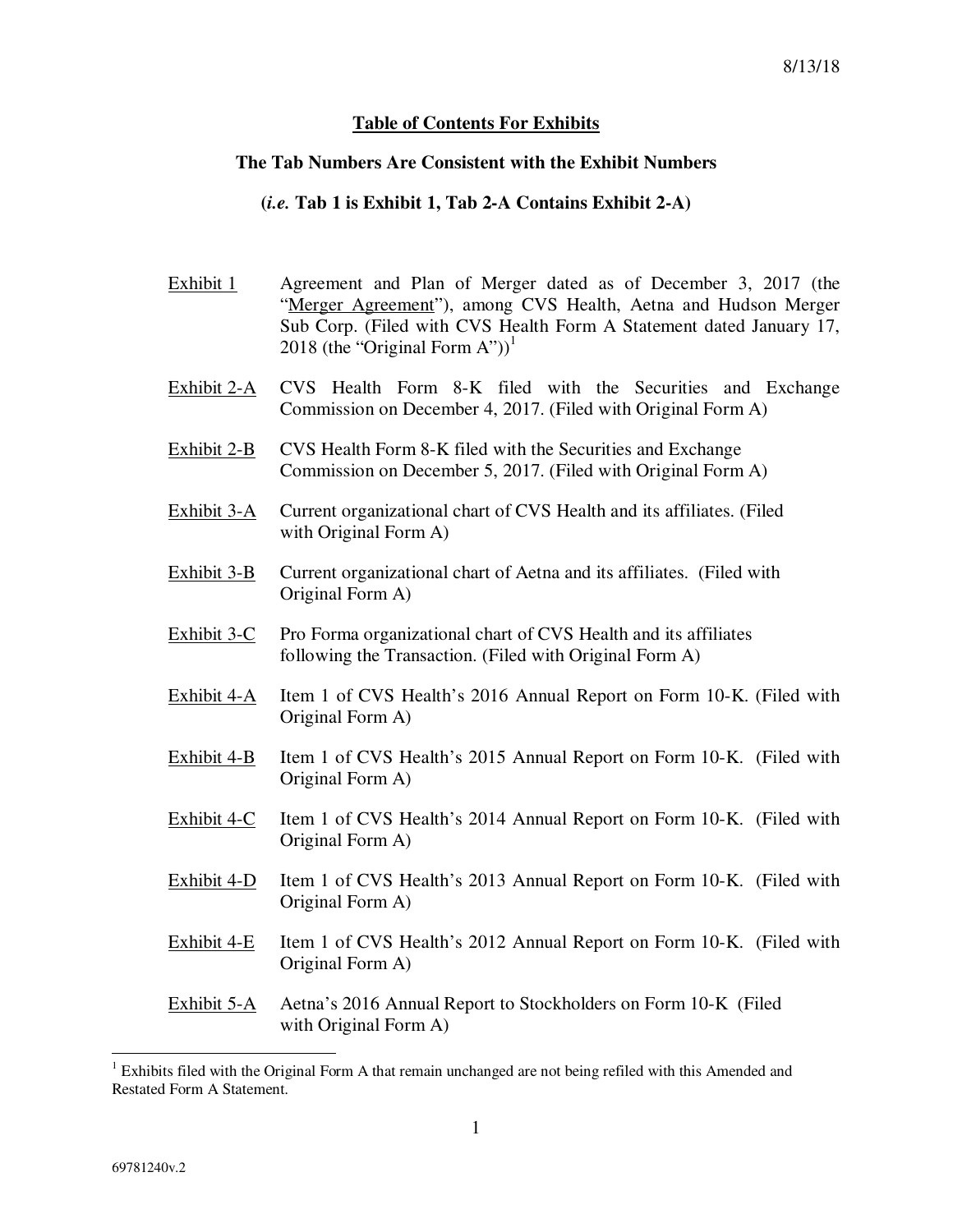- Exhibit 5-B Aetna's 2015 Annual Report to Stockholders on Form 10-K. (Filed with Original Form A)
- Exhibit 5-C Aetna's 2014 Annual Report to Stockholders on Form 10-K. (Filed with Original Form A)
- Exhibit 5-D Aetna's 2017 Annual Report to Stockholders on Form 10-K.
- Exhibit 6 CVS Health's Quarterly Report on Form 10-Q for the quarter ended September 30, 2017. (Filed with Original Form A)
- Exhibit 7-A Directors and Executive Officers of CVS Health (Updated)<sup>2</sup>
- Exhibit 7-B Directors and Executive Officers of CVS Pharmacy (Updated)<sup>3</sup>
- Exhibit 8-A NAIC Biographical Affidavits of Directors and Executive Officers of CVS Health. *The Applicant is requesting confidential treatment with respect to the personal information in the biographical affidavits and is filing redacted biographical affidavits with the complete confidential biographical affidavits filed under separate cover. (Updated)*<sup>4</sup>
- Exhibit 8-B NAIC Biographical Affidavits of Directors and Executive Officers of CVS Pharmacy. *The Applicant is requesting confidential treatment with respect to the personal information in the biographical affidavits and is filing redacted biographical affidavits with the complete confidential biographical affidavits filed under separate cover. (Updated)*<sup>5</sup>
- Exhibit 9-A Bridge Facility Commitment Letter, dated December 3, 2017, among CVS Health, Barclays Bank PLC, Goldman Sachs Bank USA, Goldman Sachs Lending Partners LLC, Bank of America, N.A. and Merrill Lynch, Pierce, Fenner & Smith Incorporated. (Filed with Original Form A)
- Exhibit 9-B Joinder to Bridge Facility Commitment Letter, dated December 15, 2017, among CVS Health, Barclays Bank PLC, Goldman Sachs Bank USA, Goldman Sachs Lending Partners LLC, Bank of America, N.A., Merrill

<sup>&</sup>lt;sup>2</sup> Updated with list provided to Insurance Department under cover of letter dated June 8, 2018.

 $3$  Updated with list provided to Insurance Department under cover of letter dated June 8, 2018.

<sup>&</sup>lt;sup>4</sup> Redacted biographical affidavits updated to include those biographical affidavits provided to the Insurance Department under cover of letter dated February 21, 2018. Both redacted and unredacted biographical affidavits have been updated to include Mr. Derica Rice and Mr. Kevin Hourican whose biographical affidavits were included with the updated list of directors and executive officers provided to the Insurance Department under cover of letter dated June 6, 2018. Ms. Foulkes, who resigned, has been removed.

<sup>&</sup>lt;sup>5</sup> Ms. Foulkes, who has resigned, has been removed.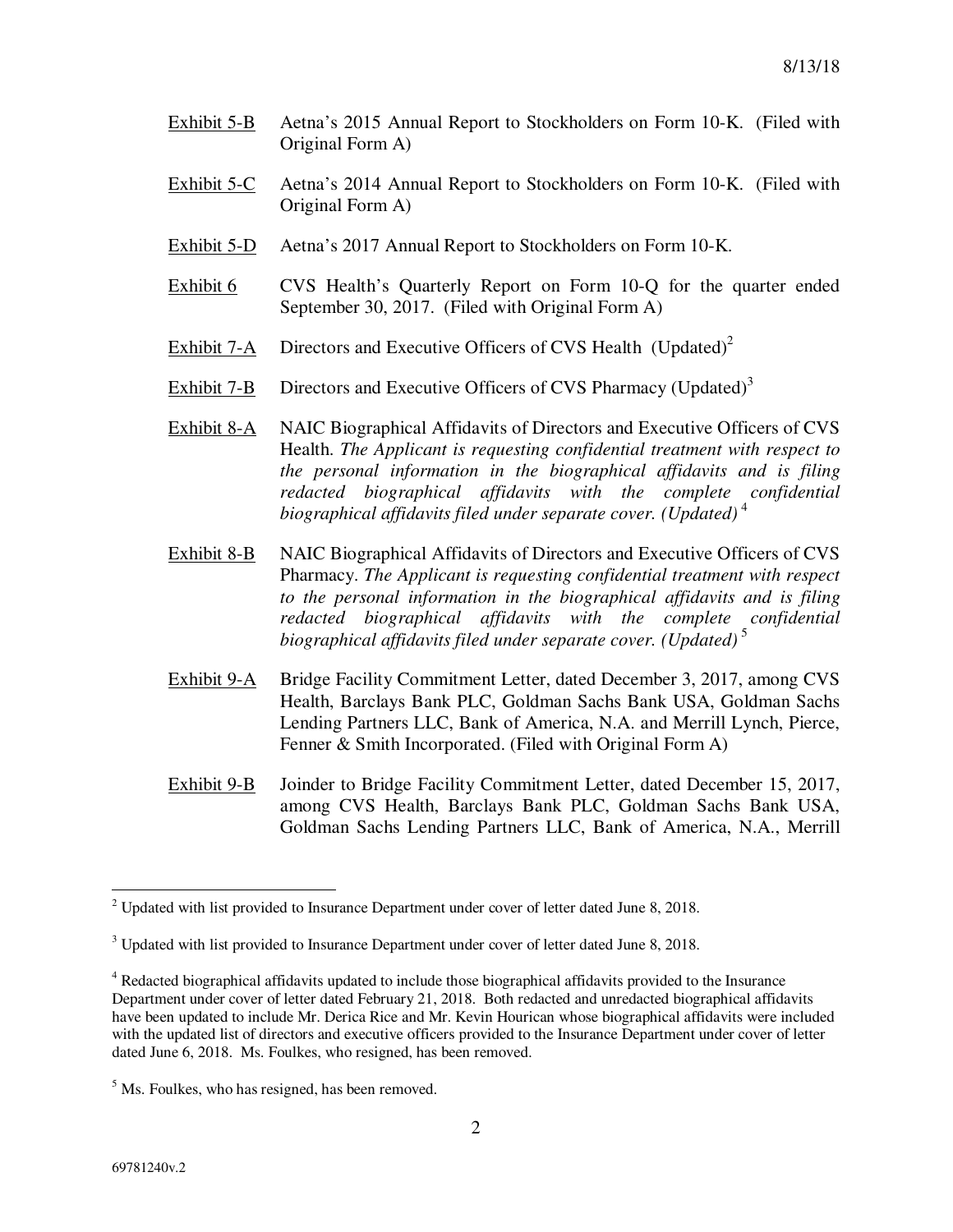Lynch, Pierce, Fenner & Smith Incorporated and each of the Additional Commitment Parties party thereto. (Filed with Original Form A)

- Exhibit 9-C Term Loan Agreement, dated as of December 15, 2017, by and among CVS Health, the lenders party thereto and Barclays Bank PLC, as administrative agent. (Filed with Original Form A)
- Exhibit 9-D CVS Health Form 8-K filed with the Securities and Exchange Commission on December 19, 2017. (Filed with Original Form A)
- Exhibit 10-A CVS Health's 2016 Annual Report to Stockholders (including audited consolidated Financial Statements and the independent public accounting firm's report thereon) and CVS Health Form 10-K Filed with the SEC For Fiscal Year Ended December 31, 2016. (Filed with Original Form A)
- Exhibit 10-B CVS Health's 2015 Annual Report to Stockholders (including audited consolidated Financial Statements and the independent public accounting firm's report thereon) and CVS Health Form 10-K Filed with the SEC For Fiscal Year Ended December 31, 2015. (Filed with Original Form A)
- Exhibit 10-C CVS Health's 2014 Annual Report to Stockholders (including audited consolidated Financial Statements and the independent public accounting firm's report thereon) and CVS Health Form 10-K Filed with the SEC For Fiscal Year Ended December 31, 2014. (Filed with Original Form A)
- Exhibit 10-D CVS Health's 2013 Annual Report to Stockholders (including audited consolidated Financial Statements and the independent public accounting firm's report thereon) and CVS Health Form 10-K Filed with the SEC For Fiscal Year Ended December 31, 2013. (Filed with Original Form A)
- Exhibit 10-E CVS Health's 2012 Annual Report to Stockholders (including audited consolidated Financial Statements and the independent public accounting firm's report thereon) and CVS Health Form 10-K Filed with the SEC For Fiscal Year Ended December 31, 2012. (Filed with Original Form A)
- Exhibit 11 CVS Health Investor Fact Sheet and Investor Presentation December 4, 2017. (Filed with Original Form A)
- Exhibit 12 Financial Projections of the Domestic Insurers (Updated)<sup>6</sup>
- Exhibit 13 Cash Flow Projections of CVS Health. (Filed with Original Form A)
- Exhibit 14 Business Plans of the Domestic Insurers. (Filed with Original Form A)

<sup>&</sup>lt;sup>6</sup> Updated Aetna Life Insurance Company projections which reflect changes in liabilities (fluctuations adjusted in all other liabilities) as provided to the Insurance Department in the May 14, 2018 Form A response. CVS Health and Aetna do not currently anticipate changes in total assets, net income or capital and surplus from the projections that were provided with the Original Form A.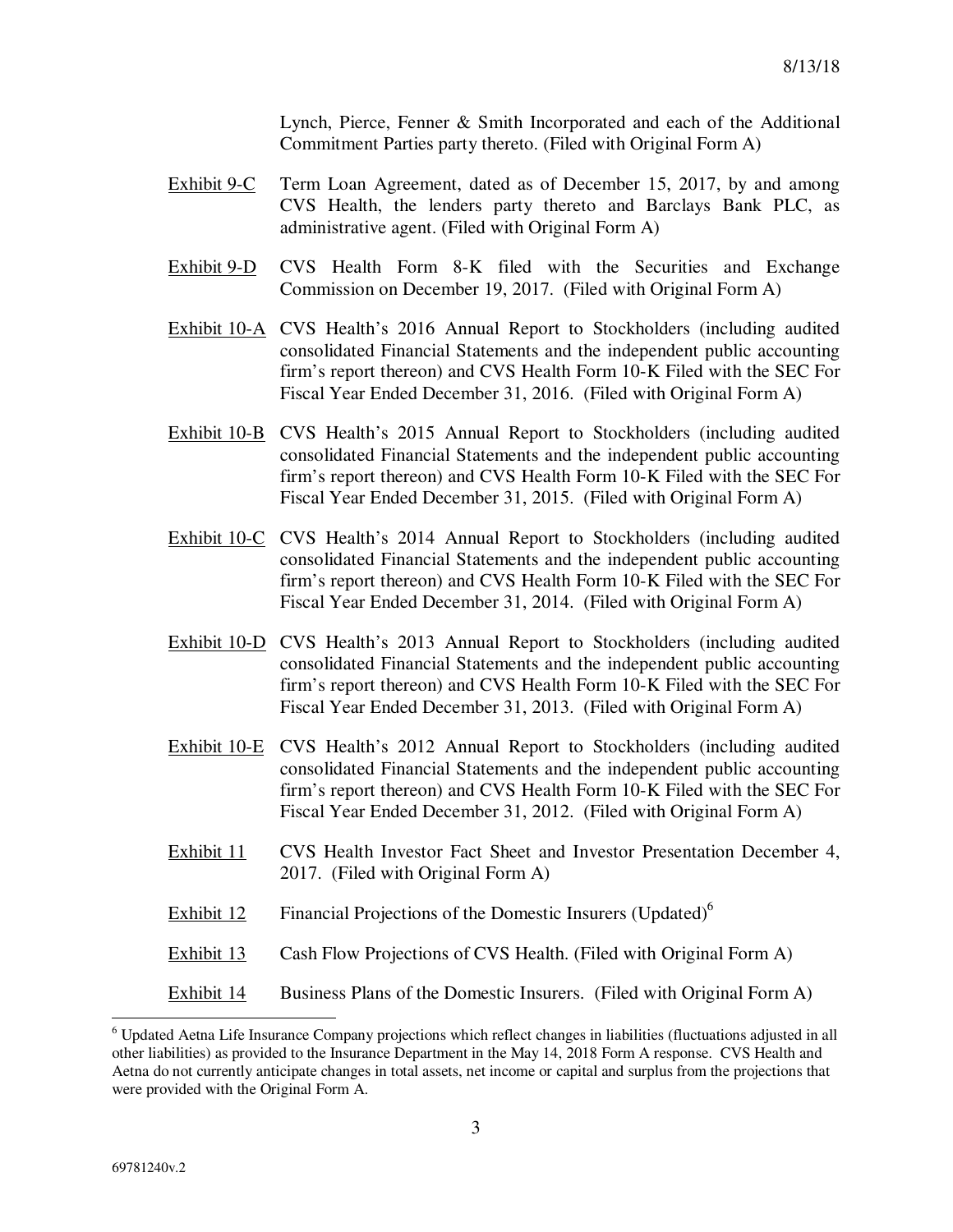- Exhibit 15-A Annual Statements of Aetna Life Insurance Company For Years 2014- 2016. (Filed with Original Form A)
- Exhibit 15-B Annual Statements of Aetna Insurance Company of Connecticut For Years 2014-2016. (Filed with Original Form A)
- Exhibit 15-C Annual Statements of Aetna Health and Life Insurance Company For Years 2014-2016. (Filed with Original Form A)
- Exhibit 15-D Annual Statements of Aetna Health Inc. (a Connecticut corporation) For Years 2014-2016. (Filed with Original Form A)
- Exhibit 15-E Annual Statements of Aetna Better Health Inc. (a Connecticut corporation) For Years 2014-2016. (Filed with Original Form A)
- Exhibit 15-F Annual Statements for the Domestic Insurers for  $2017<sup>7</sup>$
- Exhibit 16 Competitive Impact Analysis of the Transaction in the State of Connecticut. (Updated) (Aetna Health and Life Insurance Company is currently writing Medicare Supplement in Connecticut. There are no current plans to suspend Medicare Supplement in Connecticut. Amended Exhibit 16 reflects this change and also includes Exhibit X $^{8}$ .
- Exhibit 17 Form S-4 Registration Statement Filed with the SEC on January 4, 2018. (Filed with Original Form A)
- Exhibit 18-A Financial Strength and Debt Ratings of the Applicant. (Filed with Original Form A)
- Exhibit 18-B Financial Strength and Debt Ratings of Aetna and the Domestic Insurers. (Filed with Original Form A)
- Exhibit 19 Material Litigation and Investigations of the Applicant. (Updated)<sup>9</sup>
- Exhibit 20 List of Regulatory Filings of the Applicant. (Filed with Original Form A)
- Exhibit 21 State of Connecticut Form A Checklist. (Filed with Original Form A)
- Exhibit 22 Redacted Disclosure Schedules to The Merger Agreement.<sup>10</sup>

<sup>&</sup>lt;sup>7</sup> Filed with the Applicant's May 14, 2018 Form A response to comments.

 $8$  Exhibit 16 has been updated in regard to Item A.2 (Health Only), page 2 to provide that "Aetna Health and Life Insurance Company is currently writing Medicare Supplement in Connecticut." This was provided with the May 14, 2018 Form A response.

<sup>&</sup>lt;sup>9</sup> The information included is from CVS Health's Form 10-Q for period ended June 30, 2018 and Annual Report to Stockholders for the Year Ended December 31, 2017.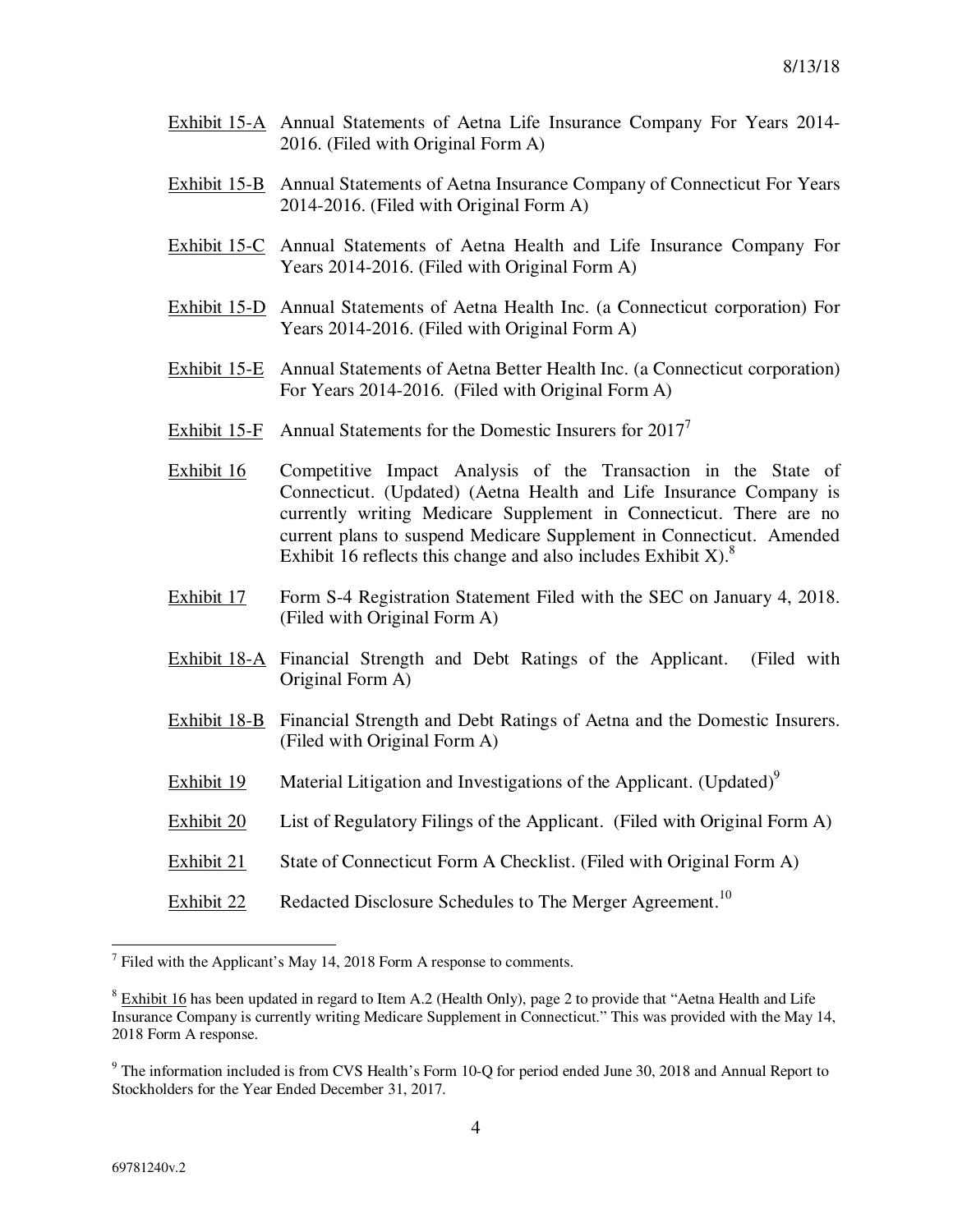- Exhibit 23 Company Organizational Documents (as defined in the Merger Agreement)
- Exhibit 24 Parent Organizational Documents (as defined in the Merger Agreement)<sup>11</sup>
- Exhibit 25 Directors and Executive Officers of the Domestic Insurers<sup>12</sup>

Exhibit 26 Biographical Affidavits of the Directors and Executive Officers of the Domestic Insurers. *The Applicant is requesting confidential treatment with respect to the personal information in the biographical affidavits and is filing redacted biographical affidavits with the complete confidential biographical affidavits filed under separate cover.*<sup>13</sup>

- Exhibit 27 CVS Health Form 8-K regarding the long term financing obtained March 6, 2018 by CVS Health. $14$
- Exhibit 28  $\,$  CVS Health Deleveraging Slides.<sup>15</sup>
- Exhibit 29 A.M. Best Description of Leverage.<sup>16</sup>
- Exhibit 30 Documentation of anticipated cash demands including a debt payment schedule over the next 5 years with the amounts broken down by source.<sup>17</sup>
- Exhibit 31 Capital Management Plan.<sup>18</sup>

Exhibit 32 CVS Health Corporate governance guidelines.<sup>19</sup>

 $<sup>11</sup>$  The Applicant has included the Articles and Bylaws that CVS Health provided to Aetna at the time of the Merger</sup> Agreement, as well as the Articles and Bylaws of CVS Health subsequently amended as described in the Form 8-K included with this Exhibit.

 $12$  Filed with the Applicant's May 14, 2018 Form A response to comments.

 $^{13}$  Filed with the Applicant's May 14, 2018 Form A response to comments and as subsequently updated under cover of letter dated July 20, 2018.

- $14$  Filed with the Applicant's May 14, 2018 Form A response to comments.
- <sup>15</sup> Filed with the Applicant's May 14, 2018 Form A response to comments.

 $10$  Included in the Company (Aetna's) Disclosure Schedules is the detailed description of a contemplated employee retention program and the description of fines and their amounts requested in the Insurance Department's July 31, 2018 request letter to the Applicant.

<sup>&</sup>lt;sup>16</sup> Filed with the Applicant's May 14, 2018 Form A response to comments.

 $17$  Filed with the Applicant's July 24, 2018 Form A response to comments.

 $18$  Filed with the Applicant's May 14, 2018 Form A response to comments.